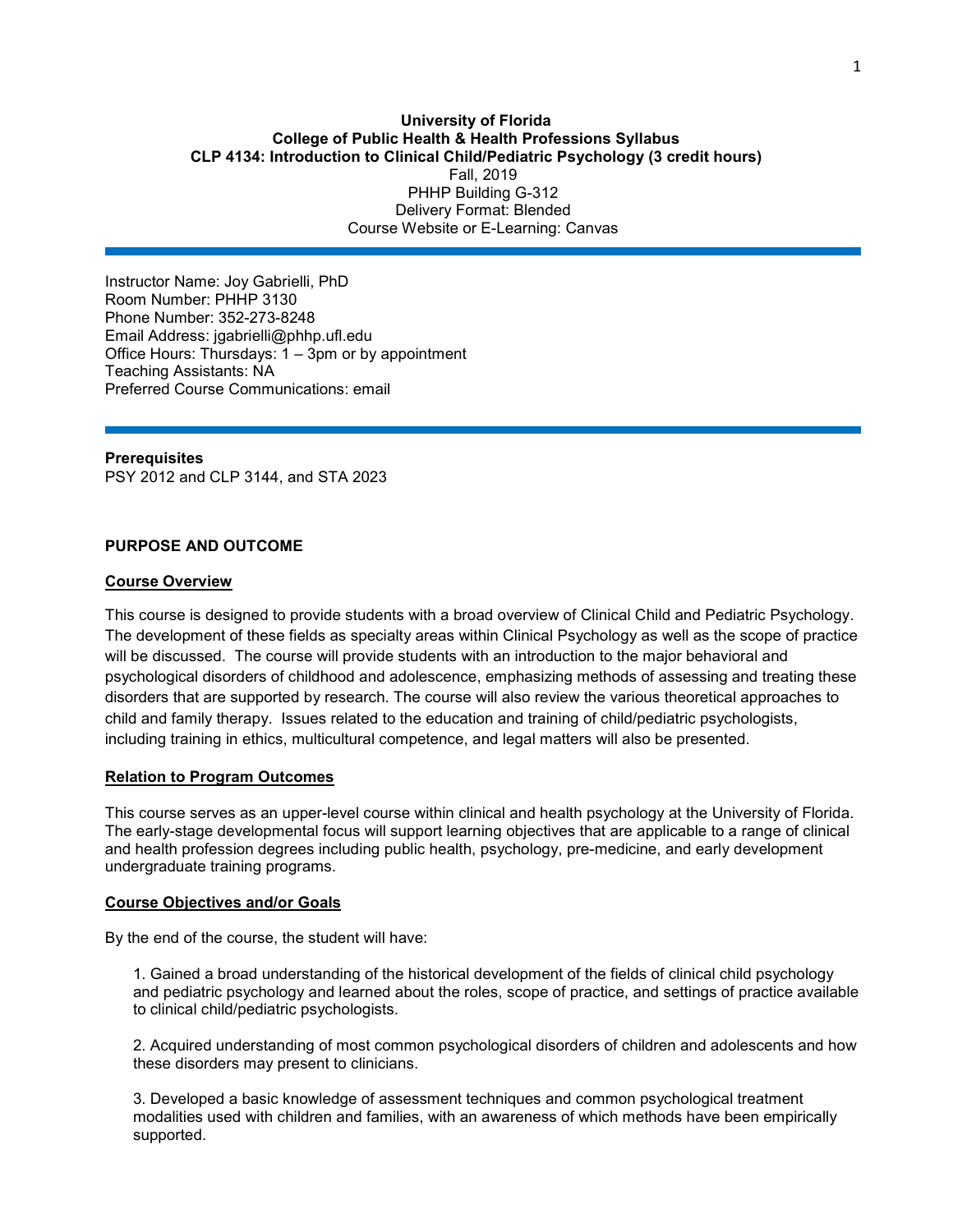4. Learned about multicultural considerations, ethical issues, and dealing with abuse/neglect within psychological practice.

5. Acquired an understanding of the training of clinical child/pediatric psychologists.

## **Instructional Methods**

## Introduction to Blended Learning

A Blended Learning class uses a mixture of technology and face-to-face instruction to help students maximize their learning. Blended learning typically involves multiple technologies such as E-Learning systems, online video, and web assignments for the communication of information. Knowledge content that would have traditionally been presented during a live class lecture is instead provided online before the live class takes place. This allows more of the face-to-face time to focus on the higher levels of learning. These rich interactions with the instructor can be used to help students think critically, obtain expertise, and practice clinical reasoning.

# Why Blended Learning?

Because health professions highly value the professionals' clinical skills and ability to interpret information in addition to what they know, passive engagement with presentations and rote learning do not adequately prepare students for their respective professions. Blended Learning prepares students for the rigorous requirements of health professions by creating meaningful student/teacher and peer interactions centered in problems and skill sets that resemble those likely to be experienced in the student's chosen field.

## What Does It Mean for Students?

Students are expected to come to class prepared by completing all out-of-class readings and assignments. The coursework outside of class typically lays a foundation of knowledge or gives students practice needed to engage in higher levels of learning during live class sessions. During the face-to-face class time, students practice critical skills used by health professionals – critical thinking, problem solving, collaborating, and/or applying concepts gained from the out-of-class assignments to real-world examples. If students are not prepared for the face-to-face sessions, they will likely struggle to reach the higher learning goals of the course. When students come prepared, they can be active participants throughout the blended learning course experience, which will help them master course material and maintain what they have learned beyond the end of the course.

The format of this course will be primarily lectures, given by either the course instructor, guest lecturers, or lectures pre-recorded and available online. Case presentations and video instruction will also be used during this course, and these materials will be made available on the course website as well. Although the size of this course somewhat limits class discussions, I strongly encourage students to ask questions, comment on, and discuss the material presented. Effort will be given to provide engaging and participatory lectures.

# **DESCRIPTION OF COURSE CONTENT**

### **Topical Outline/Course Schedule (readings subject to change per Instructor's planning)**

Topics *in italics* will be provided through online supplement via the course website on Canvas.

| Week | Date(s) | Topic(s)                            | Tasks Due              | Readings          |
|------|---------|-------------------------------------|------------------------|-------------------|
|      | Aug 22  | Course Introduction & Basic         |                        | Mash & Wolf: Ch1  |
|      |         | Concepts                            |                        |                   |
|      | Aug 29  | Introduction to Assessment &        | Ask It/Find It #1      | Mash & Wolf: Ch 4 |
|      |         | <b>Developmental Considerations</b> | <b>Lecture Quiz #1</b> | Ask It/Find It #1 |
|      | Sept 5  | Autism Spectrum Disorders &         | Ask It/Find It #2      | Mash & Wolf: Ch 5 |
|      |         | <b>Intellectual Disability</b>      | Lecture Quiz #2        |                   |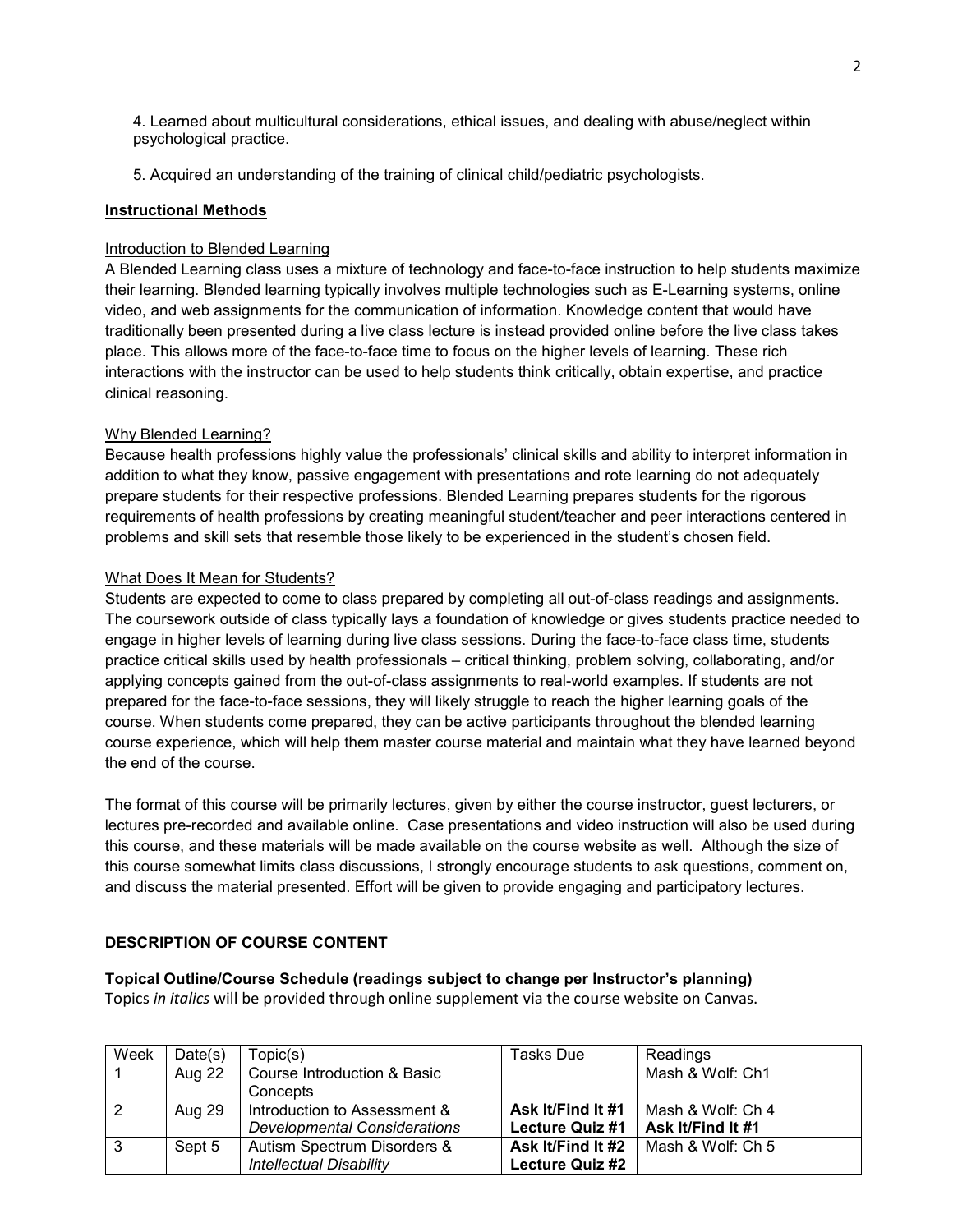| Week            | Date(s)          | Topic(s)                                                            | <b>Tasks Due</b>       | Readings                    |
|-----------------|------------------|---------------------------------------------------------------------|------------------------|-----------------------------|
| 4               | Sept 12          | Anxiety Disorders - online                                          | Ask It/Find It #3      | Mash & Wolf: Ch 11          |
|                 |                  | supplement                                                          | Lecture Quiz #3        |                             |
| 5               | Sept 19          | Mood Disorders - online                                             | Ask It/Find It #4      | Mash & Wolf: Ch 10          |
|                 |                  | supplement                                                          | Lecture Quiz #4        |                             |
| 6               | Sept 26          | ADHD - online supplement                                            | Ask It/Find It #5      | Mash & Wolf: Ch 8           |
|                 |                  |                                                                     | Lecture Quiz #5        |                             |
| $\overline{7}$  | Oct <sub>3</sub> | <b>Externalizing Disorders &amp; Parent-</b>                        | Ask It/Find It #6      | Mash & Wolf: Ch 9           |
|                 |                  | <b>Child Interaction Therapy</b>                                    | Lecture Quiz #6        |                             |
| 8               | Oct 10           | Introduction to Pediatric                                           |                        | Mash & Wolf: Ch 13          |
|                 |                  | Psychology & Adherence to                                           |                        | Cohen & Mannarino (2004)    |
|                 |                  | Pediatric Regimens & Trauma                                         |                        |                             |
| 9               | Oct 17           | <b>MIDTERM EXAM</b> (covering weeks $1 - 7$ )                       |                        |                             |
| $\overline{10}$ | Oct 24           | Sleep; HIV; Health Risk Behaviors                                   | Ask It/Find It #7      | Meltzer & Mindell (2006)    |
|                 |                  |                                                                     | Lecture Quiz #7        | Ledlie (2001)               |
|                 |                  |                                                                     |                        |                             |
| 11              | Oct 31           | Pediatric Obesity; Gastrointestinal                                 | Ask It/Find It #8      | Cunningham & Banez (2006)   |
|                 |                  | Disorders; Feeding & Eating                                         | <b>Lecture Quiz #8</b> | Mash & Wolfe: Ch. 14        |
|                 |                  | <b>Disorders</b>                                                    |                        | Jackson et al. (2007)       |
| 12              | Nov <sub>7</sub> | Diabetes; Pediatric Transplant;                                     | Ask It/Find It #9      | Wysocki, Buckloh, & Grecco  |
|                 |                  | Cancer                                                              | Lecture Quiz #9        | (2009)                      |
|                 |                  |                                                                     |                        | Vannatta, Salley & Gerhardt |
|                 |                  |                                                                     |                        | (2009)                      |
|                 |                  |                                                                     |                        | Parmar (2003)               |
| 13              | Nov 14           | Cystic Fibrosis; Asthma                                             | <b>Infographic Due</b> | <b>Powers (2015)</b>        |
|                 |                  |                                                                     | <b>Lecture Quiz</b>    | Everhart et al. (2011)      |
|                 |                  |                                                                     | #10                    |                             |
| 14              | Nov 21           | Pediatric Pain; Pediatric Burns;                                    | <b>Ask It/Find It</b>  | Cohen, Maclaren & Lim       |
|                 |                  | Sickle Cell Anemia                                                  | #10                    | (2008)                      |
|                 |                  |                                                                     |                        | Landolt et al. (2002)       |
|                 |                  |                                                                     |                        | Casey & Brown (2003)        |
| 15              | Nov 28           | <b>HAPPY THANKSGIVING!!!</b>                                        |                        |                             |
|                 | Dec <sub>5</sub> | <b>READING DAYS</b>                                                 |                        |                             |
| 16              | Dec 12           | <b>FINAL EXAM</b> (covering weeks $8 - 15$ ) 7:30 - 9:30am in G-101 |                        |                             |

### **Course Materials and Technology**

Required Text: Mash, E.J. & Wolfe, D.A. (2016). Abnormal Child Psychology (6th ed.). ISBN-10: 1305105427 | ISBN-13: 978-1305105423

This text has been ordered through the UF Text Adoption service and should be available at the bookstore. Used copies may also be available online. Assigned readings are listed below according to the lecture they accompany. Additional readings will be available for download on the course website for use with Adobe Acrobat Reader.

#### **Additional Readings**

1. Casey, R.L., & Brown, R.T. (2003). Psychological aspects of hematologic diseases. Child & Adolescent Psychiatric Clinics of North America, 12, 567-584.

2. Cohen, L., Maclaren, J., Lim, C.S. (2008). Pain and Pain Management. In Steele, Elkin, Robers (Eds.) Handbook of Evidence Based Therapies for Children and Adolescents: Bridging Science and Practice. (pp.281-295). Springer.

3. Cohen, J. A., & Mannarino, A. P. (2004). Treatment of childhood traumatic grief. Journal of Clinical Child and Adolescent Psychology, 33, 819-831.

4. Cunningham, C. L., & Banez, G. A. (2007). Pediatric Gastrointestinal Disorders: Prevalence, Costs, and Rationale for a Biopsychosocial Approach. In Cunningham & Benez (Eds.) Pediatric gastrointestinal disorders: Biopsychosocial assessment and treatment, (pp 1-12). Springer Science & Business Media.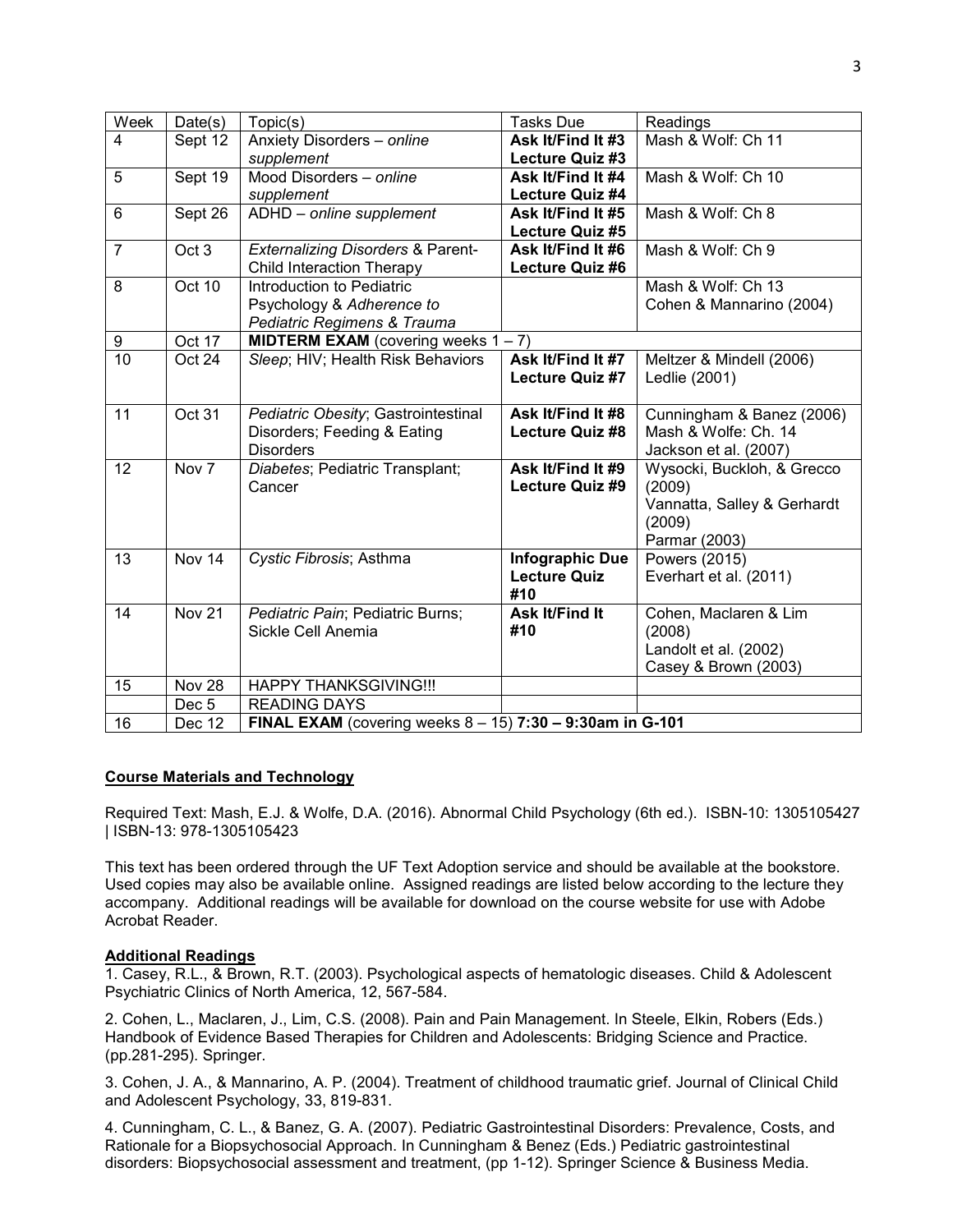5. Everhart, R. S., Kopel, S., McQuaid, E. L., Salcedo, L., York, D., Potter, C., & Koinis-Mitchell, D. (2011). Differences in environmental control and asthma outcomes among urban Latino, African American, and non-Latino White families. Pediatric Allergy, Immunology, and Pulmonology, 24, 165-169.

6. Jackson, D., Wilkes, L., & McDonald, G. (2007). 'If I was in my daughter's body I'd be devastated': Women's experiences of mothering an overweight or obese child. Journal of Child Health Care, 11(1), 29-39.

7. La Greca, A.M. & Mackey, E. (2009). Adherence to pediatric treatment regimens. In M. Roberts & R. Steele (Eds.), Handbook of Pediatric Psychology, 4th edition (pp. 130-152). New York, NY: Guilford Press.

8. Landolt, M. A., Grubernmann, S., & Meuli, M. (2002). Family impact greatest: Predictors of quality of life and psychological adjustment in pediatric burn survivors. Journal of Trauma, 53, 1146-1151.

9. Ledlie, S.W. (2001). The psychosocial issues of children with perinatally acquired HIV disease becoming adolescents: A growing challenge for providers. AIDS Patient Care and STD's, 15(5), 231- 236.

10. Meltzer, L. J., & Mindell, J. A. (2006). Sleep and sleep disorders in children and adolescents. Psychiatric Clinics of North America, 29(4), 1059-1076.

11. Parmar, G., Wu, J.W., Chan, K.W. (2003). Bone marrow donation in childhood: One donor's perspective. Psycho-Oncology, 12, 91-94.

12. Powers SW, Stark LJ, Chamberlin LA, et al. Behavioral and Nutritional Treatment for Preschool- Aged Children With Cystic Fibrosis: A Randomized Clinical Trial. JAMA Pediatrics. 2015;169:e150636.

13. Vannatta, I., Salley, C.G., and Gerhardt, C.A. (2009). Pediatric Oncology: Progress and Future Challenges. In M. Roberts & R. Steele (Eds.), Handbook of Pediatric Psychology, 4th edition (pp. 319-333). New York, NY: Guilford Press.

14. Wysocki, T.M., Buckloh, L.M., & Greco, P. (2009). The Psychological Context of Diabetes Melilitus in Youths. In M. Roberts & R. Steele (Eds.), Handbook of Pediatric Psychology, 4th edition (pp. 319-333). New York, NY: Guilford Press.

We will be using E-Learning for this course. The website can be accessed at: https://lss.at.ufl.edu. The syllabus, Powerpoints, and readings will be posted here weekly, in addition to grades when they become available.

For technical support for this class, please contact the UF Help Desk at:

- Learning-support@ufl.edu
- $\bullet$  (352) 392-HELP select option 2
- <https://lss.at.ufl.edu/help.shtml>

## **ACADEMIC REQUIREMENTS AND GRADING**

#### **Assignments**

Attendance (10% of your grade): Attendance will be taken at almost every class. You will be allowed to miss one class with no penalty with attendance counting for 10% of your final grade. Given that this is an upper level elective course, class attendance is expected, not optional. We will require you to sign into class each week to mark your class attendance. It will not be permitted to sign in for a friend; anyone caught doing this will lose their and their friend's attendance point for the day. We will ask you to sign in at a random time during the class period to encourage attendance throughout the duration of the class. If you do miss a class, it will be your responsibility to request notes from a classmate or schedule office hours with me to discuss content from that class.

Exams (55% of your grade): There will be TWO exams, a midterm and a final. The midterm will be worth 25% and the final worth 30% of your final grade. The final is weighted slightly higher as it is expected you will have better understanding of how to prepare for this exam following the midterm. Exams will not be cumulative and will cover material from lectures and readings. The format of exams will be multiple choice and short answer. There will be no make-up exams, except for documented medical reasons (i.e., physician note). If you miss an exam, you will receive a score of zero on that exam. Students who must miss class on the day of an exam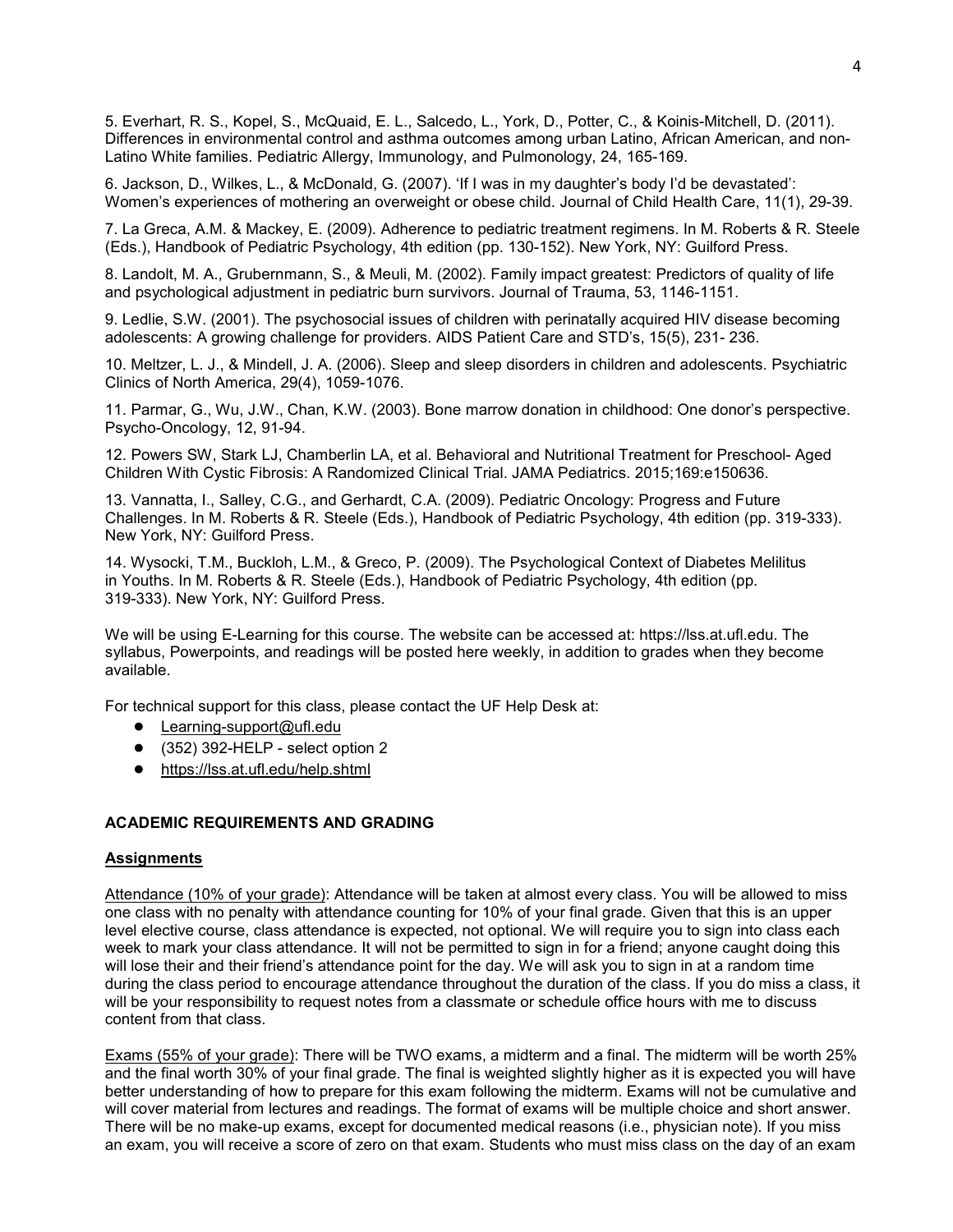may request arrangements to take the exam early, pending approval by the instructor. These arrangements must be made early in the semester or they will not be considered.

Infographic (15% of your grade): Infographics are visual depictions of data and ideas used to generate interest in various topics and communicate information concisely and simply. For this assignment, you will develop a one-page infographic designed to quickly, clearly, and accurately present information in a visually stimulating way. The presentation of information must be novel, and the information depicted must be comprehensive enough to communicate the message without additional explanation. For the infographic, you must select one pathology discussed in class (can be clinical child or pediatric psychology oriented) and visually depict how this pathology manifests itself uniquely in child or adolescent populations. Prior classes gave feedback that this assignment took them longer than they estimated it would take, so start early and come and see me for feedback in advance of the due date.

As you design your infographic, consider what information would be relevant to: 1) persuade policy makers about the particular health issue you have selected and 2) generate interest or provide information to the general public with little to no prior knowledge of your selected topic. Projects will be graded based on the quantity (provision of appropriate – not too much or too little – amount of information) and quality (information depicted is accurate and evidence-based, goes beyond content provided in class or readings) of information provided, innovation in data presentation (data is organized, interesting, and visually appealing), and public health relevance (information is important and understandable to a lay audience) of the information provided. The information you provide must have solid scientific evidence with specific sources to support claims and data summaries. You must provide a list of references/sources to support the information you have provided in your infographic. You may provide a 500 maximum word summary detailing the approach and strengths of your particular approach to the infographic if you feel it will assist me in understanding the thought process behind your final product, although this is **not** a requirement of the assignment.

There are many tools online that can be useful for creation of infographics such as the following:

- [http://www.freepik.com/free-vector/infographic-elements-pack\\_772624.htm](http://www.freepik.com/free-vector/infographic-elements-pack_772624.htm)
- <http://www.easel.ly/blog/category/infographic-templates/>
- <http://www.dreamstime.com/photos-images/infographic.html>

Here are a few examples of infographics of varying quality and additional examples are provided on Canvas:

- http://www.who.int/violence\_injury\_prevention/road\_safety\_status/2013/facts/magnitude\_web.jpg
- http://www.paho.org/world-health-day-2014/wp-content/uploads/2014/03/WHDInfographic.pdf
- http://www.publichealthontario.ca/en/eRepository/OHP\_infog\_Foodborne\_2014.pdf

Ask It/Find It (10% of your grade): Every week, you will be required to submit a question via the course website related to the readings or other course materials and utilize the academic resources you have at hand here at the University of Florida (e.g., libraries, faculty experts, National Institute of Health websites) to answer your question. You will be expected to ask a question that falls outside the range of easy logic or common sense (e.g., "Do anxiety disorders cause children to miss school days?" would NOT be an acceptable question) and extends your learning from course content in some way (e.g., "What type of anxiety disorders are most related to student school refusals?" would be an appropriate, extending question). Sources for your answer MUST be academic in nature. General websites such as WebMD or Wikipedia will not earn credit.

Resources that can be helpful for completion of this task include:

- Academic journals available through PubMed or Google Scholar such as *Pediatrics, Journal of Clinical Child and Adolescent Psychology,* or *Journal of Child and Adolescent Psychiatry*
- Research related websites such as NIH institutes: NIDA [\(https://www.drugabuse.gov/\)](https://www.drugabuse.gov/), NICHD [\(https://www.nichd.nih.gov/\)](https://www.nichd.nih.gov/), or other found here [\(https://www.nih.gov/institutes-nih/list-nih-institutes](https://www.nih.gov/institutes-nih/list-nih-institutes-centers-offices)[centers-offices\)](https://www.nih.gov/institutes-nih/list-nih-institutes-centers-offices)
- Additional websites on child development such as the Administration for Children and Families [\(https://www.acf.hhs.gov/\)](https://www.acf.hhs.gov/) or the American Academy of Pediatrics [\(www.aap.org\)](http://www.aap.org/)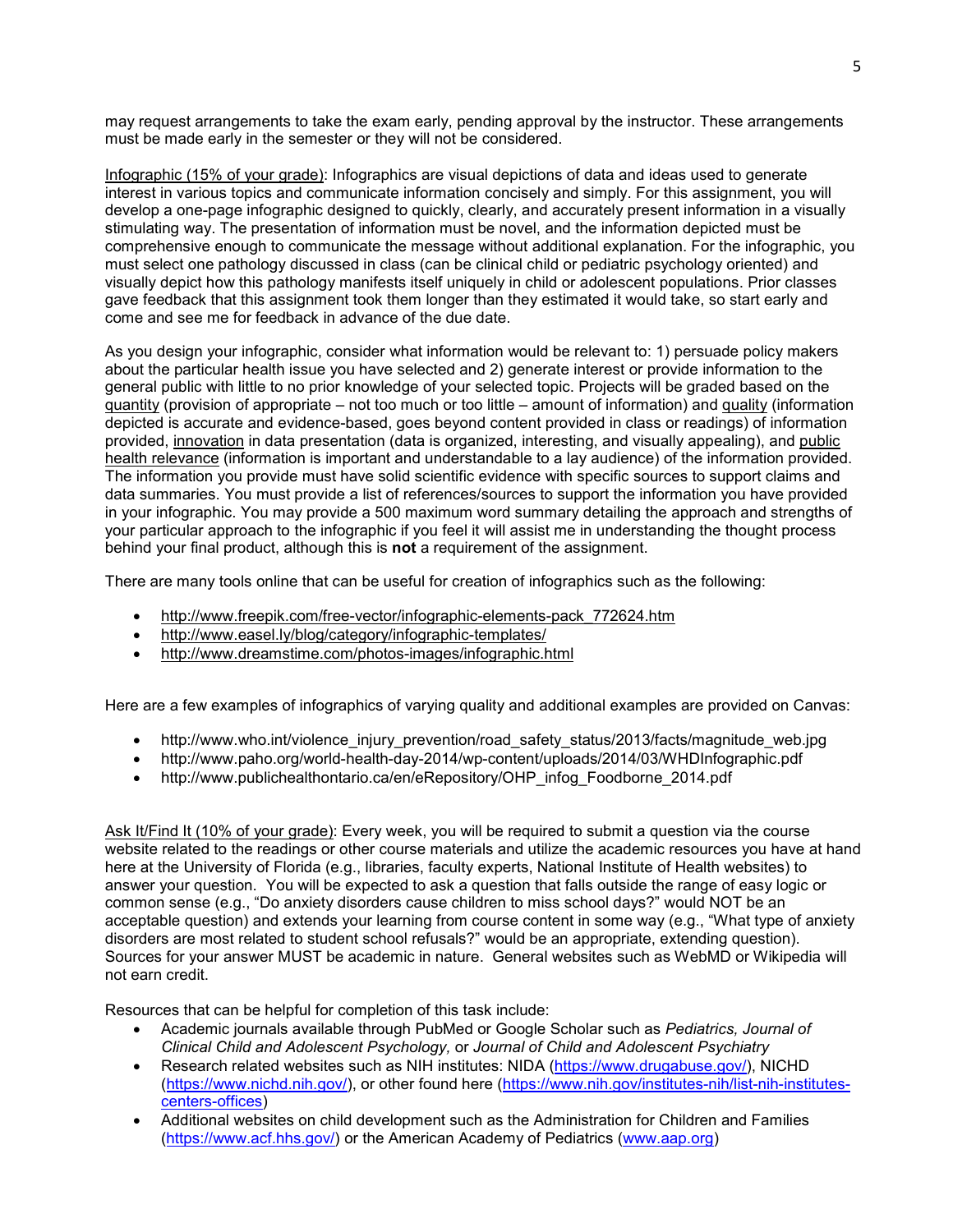Canvas Lecture Quizzes (10% of your grade): For online content, there will be periodic lecture quizzes to assess knowledge gained from watching the lectures. These are to be completed independently, but you may use slides and video to support your completion of the questions. Quizzes will be timed though, so it is advised that you only access the quiz once you have completed the online lectures.

## **Grading**

| <b>Requirement</b>            | Due date      | % of final grade |  |  |  |  |
|-------------------------------|---------------|------------------|--|--|--|--|
| Attendance                    | Weekly        | 10%              |  |  |  |  |
| <b>Canvas Lecture Quizzes</b> | Weekly        | 10%              |  |  |  |  |
| Ask It/Find It                | Weekly        | 10%              |  |  |  |  |
| Midterm Exam                  | October 17th  | 25%              |  |  |  |  |
| Infographic                   | November 14th | 15%              |  |  |  |  |
| Final Exam                    | December 12th | 30%              |  |  |  |  |

Point system used (i.e., how do course percentage points translate into letter grades).

| Example:        |     |       |        |     |     |     |             |              |        |     |     |              |
|-----------------|-----|-------|--------|-----|-----|-----|-------------|--------------|--------|-----|-----|--------------|
| <b>Points</b>   | 94- | $90-$ | $87 -$ | 83- | 80- | 77- | 73-         | 70-          | $67 -$ | 63- | 60- | <b>Below</b> |
| earned          | 100 | 93    | 89     | 86  | 82  | 79  | 76          | 72           | 69     | 66  | 62  | 60           |
| Letter<br>Grade | A   | A-    | B+     | B   | В-  | C+  | $\sim$<br>ັ | $\sim$<br>v- | D+     | ◡   | D-  | ᄂ            |

| Letter<br>Grade        | Δ<br><u>r</u> | А-   | B+             | D<br>о | в-   | ◠⊥<br>◡ | ◠<br>◡    | $\sim$<br><b>ی</b> - | D+                               |     | n<br>-ט | E   | WF  |     | <b>NG</b> | S-U |
|------------------------|---------------|------|----------------|--------|------|---------|-----------|----------------------|----------------------------------|-----|---------|-----|-----|-----|-----------|-----|
| Grade<br><b>Points</b> | 4.0           | 3.67 | _റ ററ<br>ິບ.ບບ | 3.0    | 2.67 | 2.33    | C.<br>z.u | 1.67                 | .33 <sub>1</sub><br>$\mathbf{A}$ | I.U | 0.67    | 0.0 | 0.0 | 0.0 | 0.0       | 0.0 |

For greater detail on the meaning of letter grades and university policies related to them, see the Registrar's Grade Policy regulations at:

<http://catalog.ufl.edu/ugrad/current/regulations/info/grades.aspx>

# **Exam Policy**

There will be no make-up exams, except for documented medical reasons (i.e., physician note) or extreme personal situations that are verified and approved by the instructor prior to the exam date. If you miss an exam, you will receive a score of zero on that exam. Students who *must* miss class on the day of an exam may request arrangements to take the exam early, pending approval by the instructor. These arrangements *must* be made early in the semester. If you will miss a class or need to leave a class early please let the instructor know in advance.

### **Policy Related to Make up Exams or Other Work**

Any requests for make-ups due to technical issues MUST be accompanied by the ticket number received from LSS when the problem was reported to them. The ticket number will document the time and date of the problem. You MUST e-mail me within 24 hours of the technical difficulty if you wish to request a make-up.

Late infographic assignments will be accepted with a 10% decrease in overall grade for every day late. Late assignments one week past the due date will not be accepted and will receive a grade of "0". Ask It/Find It assignments are due before the start of the follow week's class and will not receive credit if completed late.

# **Policy Related to Required Class Attendance**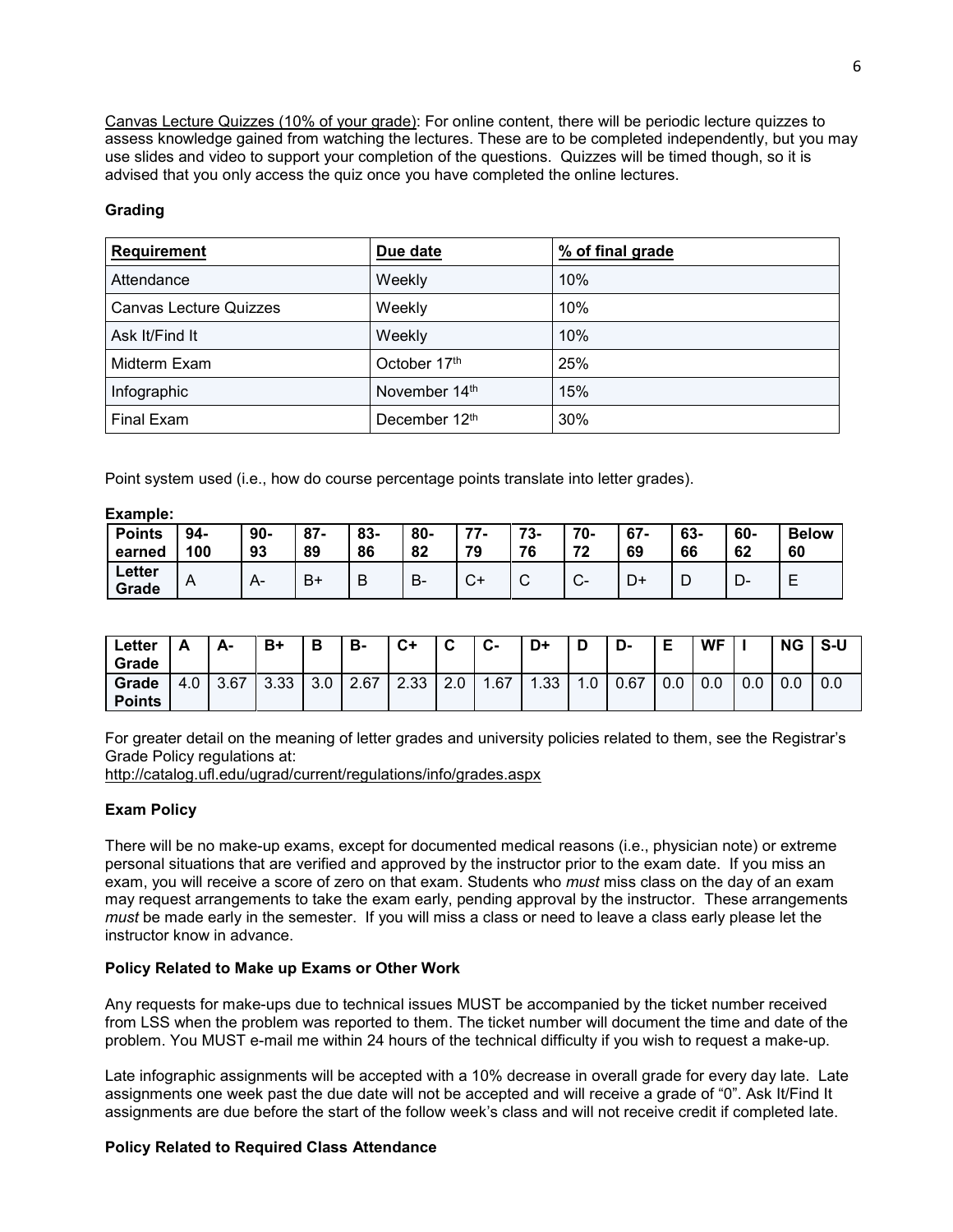You are required to attend class weekly, and you will receive points towards your grade in class based on your attendance. You may miss one class without any penalty or requirement for an excused absence. If you are more than 20 minutes late to class that will be treated as an unexcused absence. Please be respectful of your classmates and make every effort to be on time to class.

Please note all faculty are bound by the UF policy for excused absences. For information regarding the UF Attendance Policy see the Registrar website for additional details: <https://catalog.ufl.edu/ugrad/current/regulations/info/attendance.aspx>

## **Policy Related to Guests Attending Class:**

Only registered students are permitted to attend class. However, we recognize that students who are caretakers may face occasional unexpected challenges creating attendance barriers. Therefore, by exception, a department chair or his or her designee (e.g., instructors) may grant a student permission to bring a guest(s) for a total of two class sessions per semester. This is two sessions total across all courses. Students are responsible for course material regardless of attendance. For additional information, please review the Classroom Guests of Students policy in its entirety. Link to full policy: [http://facstaff.phhp.ufl.edu/services/resourceguide/getstarted.html](http://facstaff.phhp.ufl.edu/services/resourceguide/getstarted.htm)

# **STUDENT EXPECTATIONS, ROLES, AND OPPORTUNITIES FOR INPUT**

### **Expectations Regarding Course Behavior**

Laptop, Cell Phone, and Newspaper Policy: Given that class lectures are available online, laptops will be allowed in class. However, we will expect that you only have course-related content up on your laptop during class. If your laptop appears to be causing a problem, this privilege will be revoked. Additionally, cell phones, recording devices (unless part of an accommodation for learning disabilities), and text messaging are prohibited during class. These items are distracting to both students and instructors and are disruptive to the learning environment. Students who are found to be in violation of these rules will be asked to leave the classroom and will lose attendance points for the day. I appreciate your cooperation.

### **Academic Integrity**

Students are expected to act in accordance with the University of Florida policy on academic integrity. As a student at the University of Florida, you have committed yourself to uphold the Honor Code, which includes the following pledge:

### "**We, the members of the University of Florida community, pledge to hold ourselves and our peers to the highest standards of honesty and integrity**."

You are expected to exhibit behavior consistent with this commitment to the UF academic community, and on all work submitted for credit at the University of Florida, the following pledge is either required or implied:

### **"On my honor, I have neither given nor received unauthorized aid in doing this assignment."**

It is your individual responsibility to know and comply with all university policies and procedures regarding academic integrity and the Student Honor Code. Violations of the Honor Code at the University of Florida will not be tolerated. Violations will be reported to the Dean of Students Office for consideration of disciplinary action. For additional information regarding Academic Integrity, please see Student Conduct and Honor Code or the Graduate Student Website for additional details: <https://www.dso.ufl.edu/sccr/process/student-conduct-honor-code/> <http://gradschool.ufl.edu/students/introduction.html>

Please remember cheating, lying, misrepresentation, or plagiarism in any form is unacceptable and inexcusable behavior.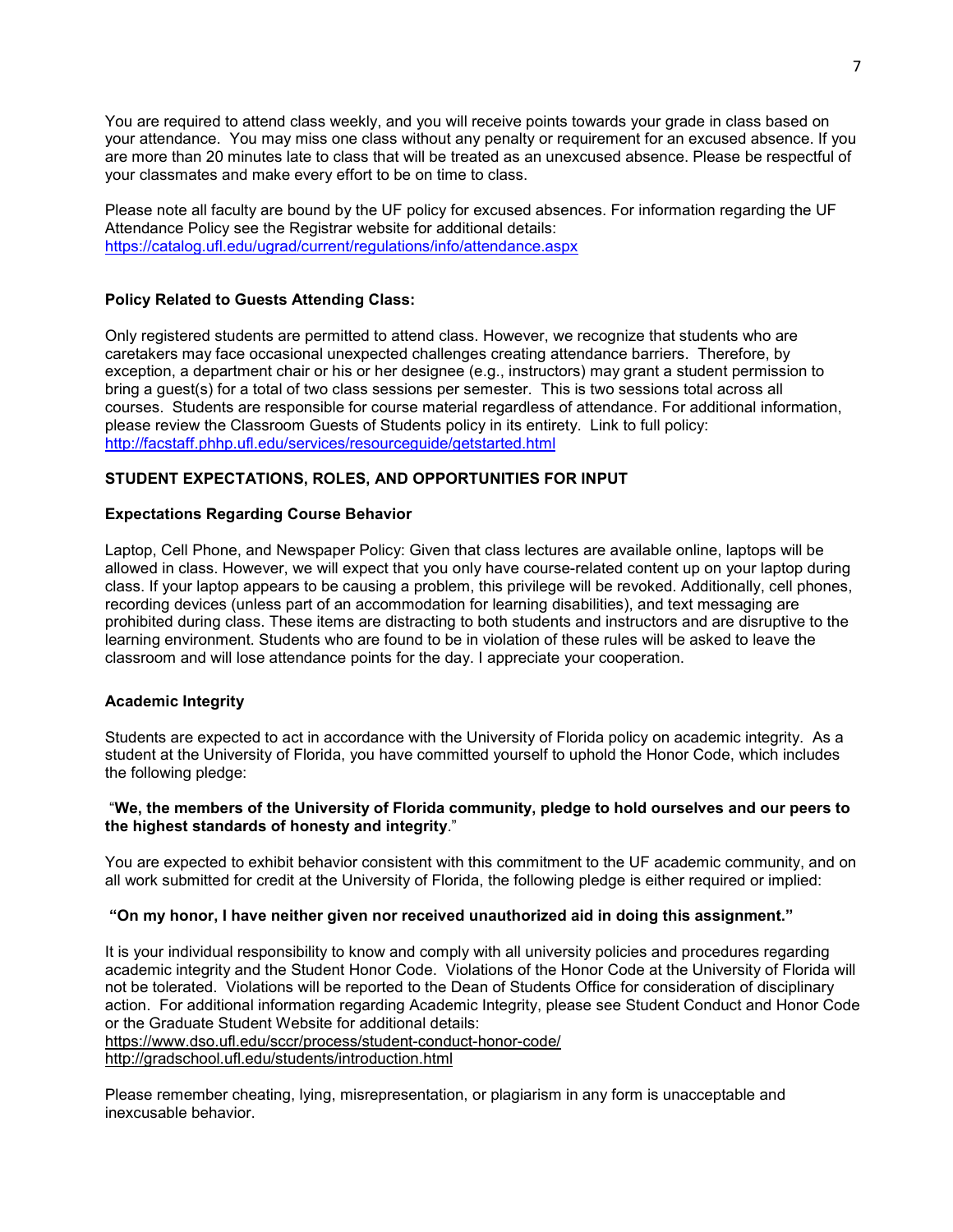### **Online Faculty Course Evaluation Process**

Students are expected to provide feedback on the quality of instruction in this course by completing online evaluations at [https://evaluations.ufl.edu.](https://evaluations.ufl.edu/) Evaluations are typically open during the last two or three weeks of the semester, but students will be given specific times when they are open. Summary results of these assessments are available to students at [https://evaluations.ufl.edu/results/.](https://evaluations.ufl.edu/results/)

I greatly value student evaluations and will utilize course evaluations to make ongoing improvements to the course as well as adjust my teaching style and course expectations to improve learning outcomes for students.

### **SUPPORT SERVICES**

#### **Accommodations for Students with Disabilities**

If you require classroom accommodation because of a disability, it is strongly recommended you register with the Dean of Students Office [http://www.dso.ufl.edu](http://www.dso.ufl.edu/) within the first week of class or as soon as you believe you might be eligible for accommodations. The Dean of Students Office will provide documentation of accommodations to you, which you must then give to me as the instructor of the course to receive accommodations. Please do this as soon as possible after you receive the letter. Students with disabilities should follow this procedure as early as possible in the semester. The College is committed to providing reasonable accommodations to assist students in their coursework.

#### **Counseling and Student Health**

Students sometimes experience stress from academic expectations and/or personal and interpersonal issues that may interfere with their academic performance. If you find yourself facing issues that have the potential to or are already negatively affecting your coursework, you are encouraged to talk with an instructor and/or seek help through University resources available to you.

- The Counseling and Wellness Center 352-392-1575 offers a variety of support services such as psychological assessment and intervention and assistance for math and test anxiety. Visit their web site for more information: [http://www.counseling.ufl.edu.](http://www.counseling.ufl.edu/) On line and in person assistance is available.
- You Matter We Care website: [http://www.umatter.ufl.edu/.](http://www.umatter.ufl.edu/) If you are feeling overwhelmed or stressed, you can reach out for help through the You Matter We Care website, which is staffed by Dean of Students and Counseling Center personnel.
- The Student Health Care Center at Shands is a satellite clinic of the main Student Health Care Center located on Fletcher Drive on campus. Student Health at Shands offers a variety of clinical services. The clinic is located on the second floor of the Dental Tower in the Health Science Center. For more information, contact the clinic at 392-0627 or check out the web site at: <https://shcc.ufl.edu/>
- Crisis intervention is always available 24/7 from: Alachua County Crisis Center: (352) 264-6789 <http://www.alachuacounty.us/DEPTS/CSS/CRISISCENTER/Pages/CrisisCenter.aspx>

Do not wait until you reach a crisis to come in and talk with us. We have helped many students through stressful situations impacting their academic performance. You are not alone so do not be afraid to ask for assistance.

#### **Inclusive Learning Environment**

Public health and health professions are based on the belief in human dignity and on respect for the individual. As we share our personal beliefs inside or outside of the classroom, it is always with the understanding that we value and respect diversity of background, experience, and opinion, where every individual feels valued. We believe in, and promote, openness and tolerance of differences in ethnicity and culture, and we respect differing personal, spiritual, religious and political values. We further believe that celebrating such diversity enriches the quality of the educational experiences we provide our students and enhances our own personal and professional relationships. We embrace The University of Florida's Non-Discrimination Policy, which reads, "The University shall actively promote equal opportunity policies and practices conforming to laws against discrimination. The University is committed to non-discrimination with respect to race, creed, color, religion, age, disability, sex, sexual orientation, gender identity and expression,